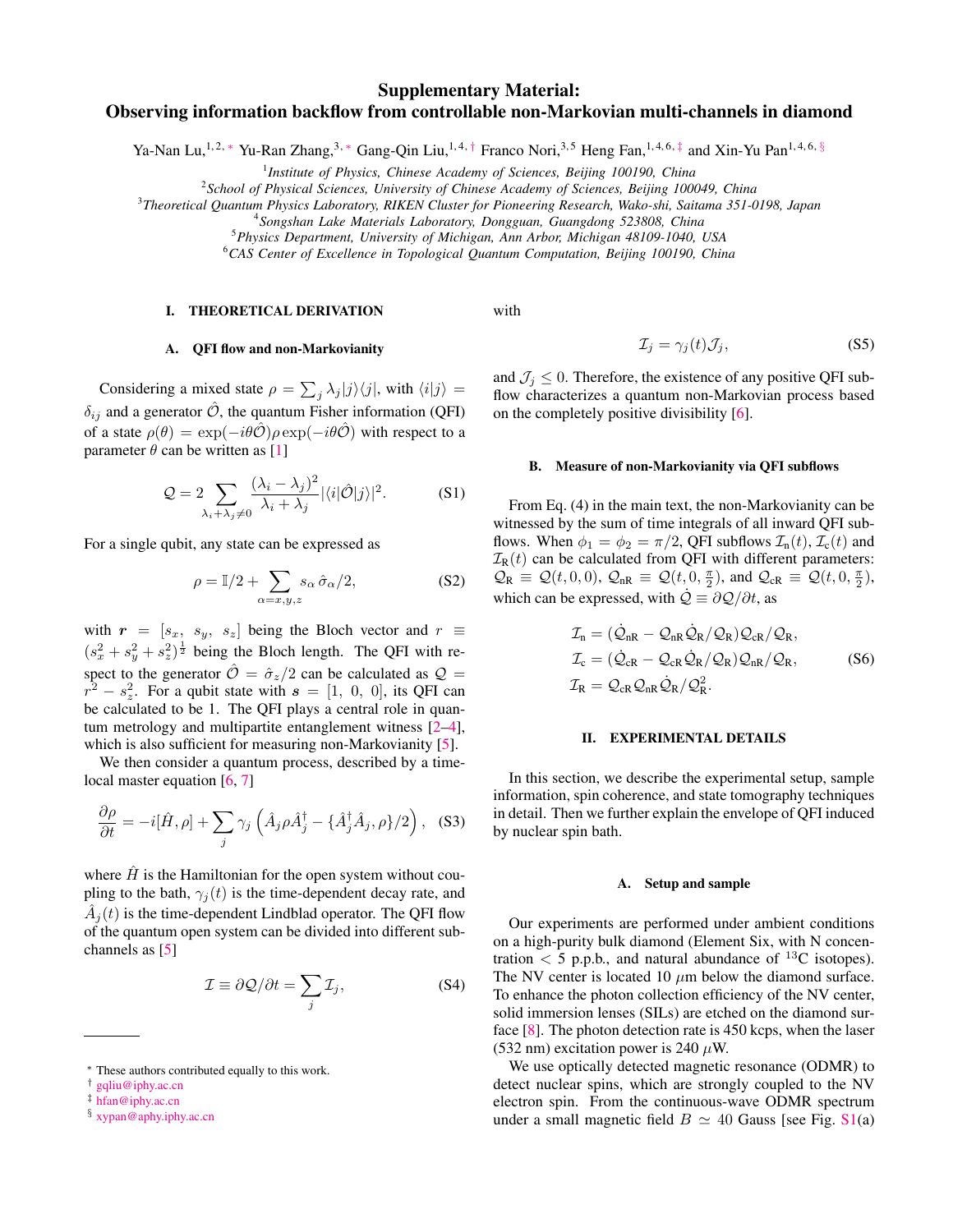

<span id="page-1-0"></span>FIG. S1. Optically detected magnetic resonance (ODMR) spectra of the multi-qubit system. (a,b) Continuous-wave ODMR spectra under a small magnetic field with  $B = 40$  Gauss (frequency is relative to 2,870 MHz). The 2.16 MHz and 12.8 MHz splittings are induced by the <sup>14</sup>N nuclear spin and the nearby <sup>13</sup>C nuclear spin, respectively. (c,d) Pulsed-ODMR spectra under a magnetic field with  $B = 482$  Gauss (frequency is relative to 1,518 MHz). Both the host  $^{14}$ N nuclear spin and the 12.8 MHz  $^{13}$ C nuclear spin are polarized due to ESLAC, and two other nuclear spins (0.9 MHz and 0.4 MHz) is also resolved.

and  $S1(b)$  $S1(b)$ ], the host <sup>14</sup>N nuclear spin and the nearby <sup>13</sup>C nuclear spin with 12.8 MHz coupling strength are identified [\[9](#page-5-7)]. To identify the nuclear spin with a weaker coupling strength, the external magnetic field is tuned to 482 Gauss (along the quantization axis of the NV center), and both the host  $^{14}N$ and the 12.8 MHz  $^{13}$ C nuclear spins can be polarized by a short laser pulse. We then measure the pulsed-ODMR spectra of the NV center [see Fig.  $S1(c)$  $S1(c)$ ]. By reducing the microwave (MW) power, two other  $^{13}$ C nuclear spins are resolved [see FIG.  $S1(d)$  $S1(d)$ ]. The hyperfine splittings caused by these two <sup>13</sup>C nuclear spins are 0.9 MHz and 0.4 MHz, respectively. These two nuclear spins are partially polarized by the laser pumping [see Fig.  $S1(d)$  $S1(d)$ ], which is consistent with the literature results  $[10]$  $[10]$ . In our experiments, the 12.8 MHz <sup>13</sup>C nuclear spin and the  $14N$  nuclear spin are taken as fully controllable decoherence channels, while the other nearby weakly-coupled  $^{13}C$ nuclear spins behave as uncontrollable decoherence channels.

# B. Relaxation and coherence of the NV electron spin

The electron spin and nuclear spins are manipulated by the resonant MW and radiofrequency (RF) pulses. Figure [S2](#page-2-0)(a) shows a typical Rabi oscillation signal of the NV electron spin, with Rabi frequency 23.8 MHz. Figure [S2](#page-2-0)(b) shows the Ramsey oscillation from a deliberate MW detuning (2 MHz) and the beating between different transitions, according to the state of the  $0.4$  MHz  $^{13}$ C nuclear spin. By fitting the Ramsey signal, we obtain the dephasing time of this NV center as  $T_{2e}^{\star} \approx 2.9 \pm 0.1 \,\mu$ s, which is limited by thermal fluctuations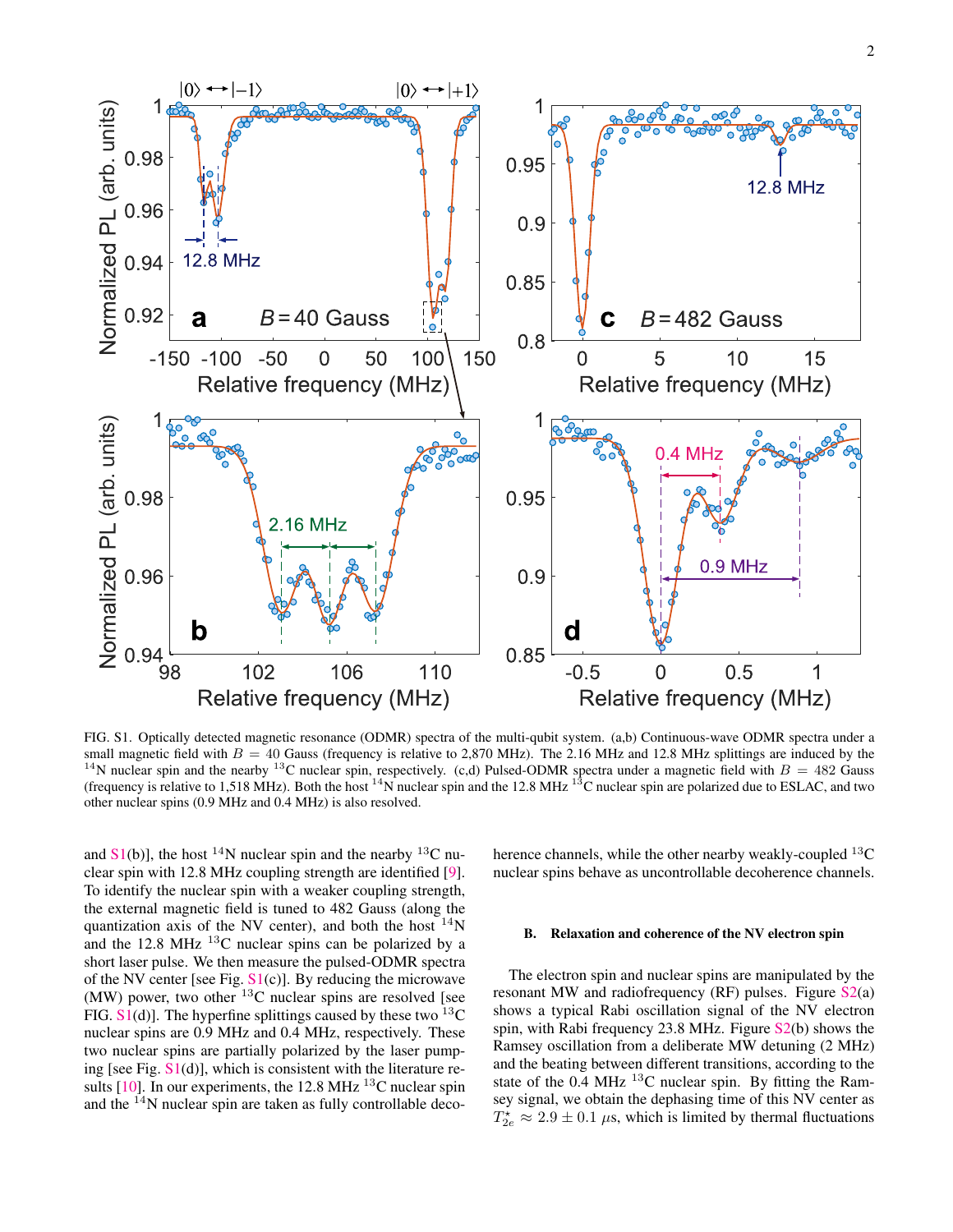

<span id="page-2-0"></span>FIG. S2. Spin relaxation, decoherence and dephasing of the NV electron spin. (a) The Rabi oscillation and (b) the free induction decay (FID) of the NV electron spin (with a 2 MHz detuning). The dephasing time of the NV electron spin is  $T_{2e}^* \approx 2.9 \pm 0.1 \,\mu$ s. (c) Spin echo (Hahn echo) signal. The coherence time of the NV electron spin is  $T_{2e} = 804 \pm 40 \,\mu s$ , which is determined by the evolution of the surrounding nuclear spin bath. (d) Spin relaxation signal, which gives the relaxation time of  $T_{1e} = 6.2 \pm 0.4$  ms. In this high-purity diamond, the spin relaxation mechanism is the intrinsic spin-phonon interaction at room temperature.

of the nuclear spin bath. Figure  $S_2(c)$  presents the spin echo (Hahn echo) signal of this NV center. As thermal fluctuations from the spin bath are canceled out by the flip pulse of the echo sequence, the spin coherence time of  $T_{2e} = 804 \pm 40 \,\mu s$ is obtained. The coherence time of the NV electron spin can be further prolonged with dynamical decoupling sequences. Figure [S2](#page-2-0)(d) shows the spin relaxation signal of this NV center, which gives  $T_{1e} = 6.2 \pm 0.4$  ms. In the room-temperature experiments with the high-purity diamond sample, the dominating spin relaxation mechanism is the intrinsic coupling between the NV spin and phonons [[11\]](#page-5-9). The NV spin relaxation data is measured with a differential scheme. For each time interval, the  $m_s = 0$  and  $m_s = -1$  states are prepared and measured sequentially, and the fluorescence intensity difference between these two states is taken as the spin relaxation signal. This differential scheme excludes counts noise that are not related to the spin signal (e.g., charge fluctuations).

#### C. Coherence of the nearby nuclear spins

Ramsey oscillations of the two nearby nuclear spins are shown in Fig.  $S3$ . For the host <sup>14</sup>N nuclear spin, the dephasing time  $T_{2n}^*$  is  $8.6 \pm 2.4$  (5.5  $\pm$  1.9) ms, when the NV electron spin is at the  $m_s = 0$  ( $m_s = -1$ ) state. These values are close to the longitudinal relaxation time of the NV electron spin [see Fig.  $S2(d)$  $S2(d)$ ], which is consistent with the fact that a single flip of the NV electron spin will give a random phase to the nuclear spin [[12,](#page-5-10) [13\]](#page-5-11). To fit the experimental data, an exponential decay function with both the nuclear spin dephasing time  $(T_{2n}^*)$  and electron spin relaxation time  $[T_{1e}$ , extracted from Fig.  $S2(d)$  $S2(d)$  and fixed] is used:

$$
\frac{1}{2}\left[1+\cos(\delta t)\exp\left(-\frac{t}{T_{2n}^*}\right)\right]\exp\left(-\frac{t}{T_{1e}}\right),\qquad\text{(S7)}
$$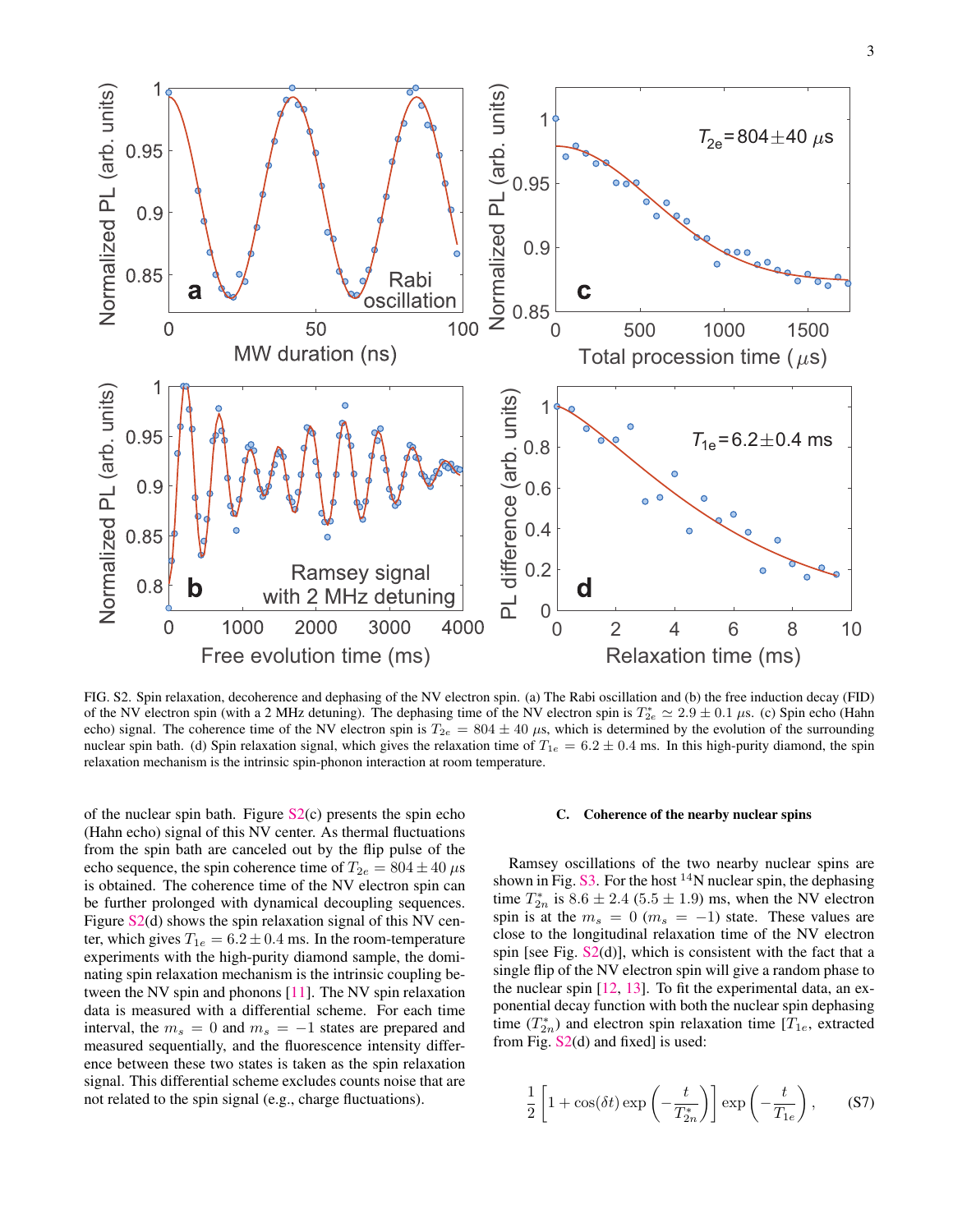

<span id="page-3-0"></span>FIG. S3. Coherence of the nearby nuclear spins. (a–b) Free induction decay (FID) of the host <sup>14</sup>N nuclear spin, when the NV electron spin is prepared at (a) the  $m_s = 0$  state and (b) the  $m_s = -1$  state. The nuclear spin state is mapped onto the NV electron spin and then read out optically. The dephasing time of the <sup>14</sup>N nuclear spin is  $T_{2n}^* = 8.6 \pm 2.4$  (5.5  $\pm$  1.9) ms for the NV  $m_s = 0$  ( $m_s = -1$ ) state. The envelope decay is attributed to the electron spin relaxation process. (c–d) FID of at (c) the  $m_s = 0$  state and (d) the  $m_s = -1$  state. The dephasing time of the <sup>13</sup>C nuclear spin is  $T_{2c}^* \simeq 0.5$  ms. The fast dephasing behavior may be induced by its interaction to other nearby nuclear spins. The beating in (d) gives a coupling strength of about 2 kHz. Another possible reason is the enhancement of the gyromagnetic ratio by the NV electron spin, as this nuclear spin is close to the center.

where  $\delta$  is the detuning between the nuclear spin resonant frequency and the frequency of the applied RF pulses.

For the 12.8 MHz coupling  $^{13}$ C nuclear spin, the dephasing time  $T_{2c}^*$  is  $468 \pm 23$  ( $584 \pm 36$ )  $\mu$ s, when the NV electron spin is at the  $m_s = 0$  ( $m_s = -1$ ) state, as shown in Fig. [S3\(](#page-3-0)c,d). This dephasing time is short as compared to the value of the  $14$ N nuclear spin. The about 3 times gyromagnetic ratio difference between the <sup>13</sup>C (1.071 kHz/Gauss) and <sup>14</sup>N (0.308 kHz/Gauss) nuclear spins is insufficient to interpret the about 10 times difference of the measured  $T_2^*$ . Other possible mechanisms of the fast nuclear spin dephasing include the enhancement of the gyromagnetic ratio by the NV electron spin, or interaction with other surrounding  $^{13}$ C nuclear spins. The beating in Fig.  $S3(d)$  $S3(d)$  indicates that the 12.8 MHz <sup>13</sup>C nuclear spin is coupled to another nuclear spin, with a coupling strength of about 2 kHz. Meanwhile, a longer dephasing time  $(T_2^* = 800 \,\mu s)$  is observed for another <sup>13</sup>C nuclear spin with a weaker coupling to the same NV electron spin [0.9 MHz, see Fig. [S1\(](#page-1-0)d) for its ODMR spectrum].

### D. State tomography

The sequence to implement the single-qubit state tomography can be divided into three parts: (*i*) Directly collect florescence photon counts  $L_z$ ; (*ii*) prepare the state, apply a  $\frac{\pi}{2}$  MW pulse along the *x*-axis, and then collect the florescence photon counts  $L_y$ ; (*iii*) prepare the state, apply a  $\frac{\pi}{2}$  MW pulse along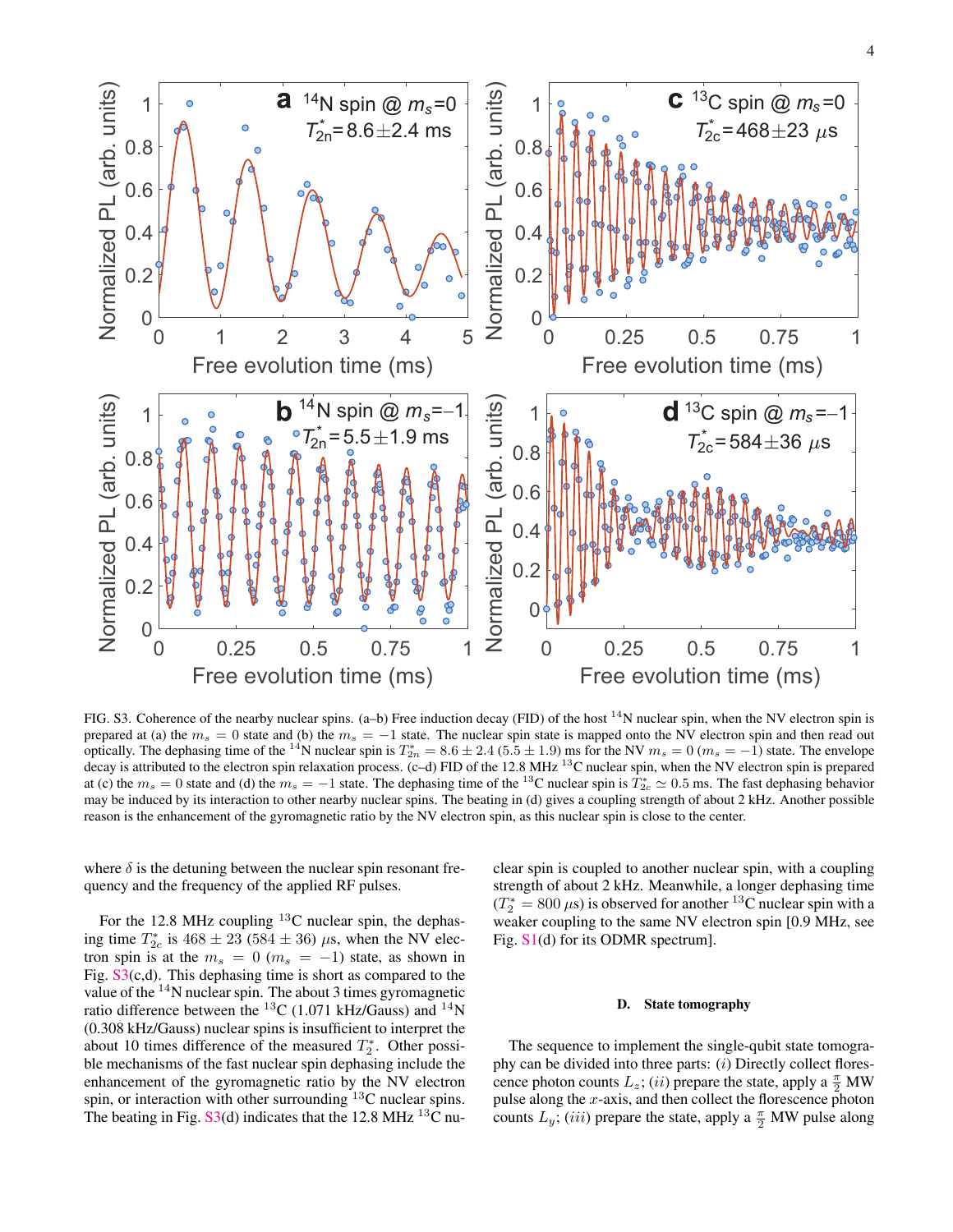

<span id="page-4-0"></span>FIG. S4. Long-time QFI of the electron spin coupled to the uncontrolled spin bath. (a) Measured florescence photon counts as functions of the free evolution time. (b) QFI of the electron qubit as a function of the evolution time, where the oscillation is induced by the nearby partially polarized 0.4 MHz  $^{13}$ C nuclear spin.

the *y*-axis, and then collect the florescence photon counts  $L<sub>x</sub>$ . In addition, we collect the florescence photon counts  $L_0$  in the bright state ( $m_s = 0$ ), and  $L_1$  in the dark state ( $m_s = -1$ ), as references to normalize the florescence signal. With the signals on different bases, we can reconstruct the state by calculating the Bloch vector  $\mathbf{r} = [s_x, s_y, s_z]$  with

$$
s_x = -(2L_x - L_0 - L_1)/(L_0 - L_1),
$$
 (S8)

$$
s_y = (2L_y - L_0 - L_1)/(L_0 - L_1),
$$
 (S9)

$$
s_z = (2L_z - L_0 - L_1)/(L_0 - L_1). \tag{S10}
$$

The two-qubit state tomography technique is based on the single-qubit state tomography method. The key point is to apply one or two additional transfer pulses (RF/MW pulses, see concrete sequences in Ref. [[14\]](#page-5-12)) to divide the full 4*×*4 density matrix of two qubits into several 2*×*2 reduced density matrices. Then, we can in turn obtain the real and imaginary parts of each element of the density matrix by implementing the single-qubit state tomography in each working transition (see Refs. [\[13](#page-5-11), [14\]](#page-5-12)).

### E. Phase factor of the QFI

In the main text, the following formulas are assumed to describe the QFI of the electron qubit only subject to the  $^{14}N$  or  $13C$  dissipative channel:

$$
Q_n(t) = 1 - \sin^2 \phi_1 \sin^2(A_n^{\parallel} t/2 + \varphi_1/2), \quad (S11)
$$

$$
Q_c(t) = 1 - \sin^2 \phi_2 \sin^2(A_c^{\parallel} t/2 + \varphi_2/2). \tag{S12}
$$

In the ideal case, the phase factors,  $\varphi_1$  and  $\varphi_2$  should be zero, which refers to a perfect initial state of the electron spin state. In our experiments, a single microwave  $\pi/2$  pulse is used to create the target state,  $|+\rangle_e = (|0\rangle_e + |1\rangle_e)/\sqrt{2}$ . If the

<span id="page-4-2"></span><span id="page-4-1"></span> $14$ N and  $13$ C nuclear spins are at their eigenstates, a resonant *π/*2 pulse can prepare the electron spin state *|*+*⟩*<sup>e</sup> perfectly. However, if the nuclear spin is at a superposition state (e.g., *√*  $(|\uparrow\rangle_c + |\downarrow\rangle_c)/\sqrt{2}$ , a single microwave  $\pi/2$  pulse cannot be resonant with the two transition frequencies simultaneously (*|↑⟩*<sup>c</sup> and *|↓⟩*<sup>c</sup> subspaces), and the prepared state is only close to the target one. Therefore, the QFI starts at a value of less than 1 and oscillates at a frequency determined by the coupling strength. The QFI flow is then fitted with a non-zero phase factor. We use a relative strong microwave driving (with a Rabi frequency *∼* 24 MHz) to suppress this imperfection (off-resonant driving). The phase factors extracted from the experimental data are  $\sim \pi/60$  and  $\sim \pi/3$  for the <sup>14</sup>N and <sup>13</sup>C nuclear spins, respectively.

#### F. QFI envelope induced by the spin bath

To quantitatively describe the influence of the spin bath on the dynamics of the quantum open system, we measure the long-term QFI of the NV electron spin, when all the controllable channels (12.8 MHz  $^{13}$ C and 2.16 MHz  $^{14}$ N) are turned off after polarizing by a short laser [see Fig. [S4\(](#page-4-0)b)]. In Fig. [S4](#page-4-0)(a) and [S4](#page-4-0)(b), we find that the coherence and QFI decay non-monotonously, with a 0.45 MHz oscillation. We attribute this oscillation to the effects of the partially polarized  $13<sup>C</sup>$  nuclear spin, of which the hyperfine coupling strength is about 0.4 MHz, and the quantization axis is not the same as the NV electron spin's [\[10](#page-5-8)]. Therefore, we can only regard the 0.4 MHz  $^{13}$ C nuclear spin as an uncontrollable quantum channel and fit the experimental results using the formula

$$
Q_{\rm R}(t) = \exp[-(t/\tilde{T}_2^*)^{\alpha}][1 - \sin^2 \phi_0 \sin^2(A_{c0}^{\parallel} t/2)],
$$
 (S13)

with  $\alpha = 0.64$ ,  $T_2^* \simeq 705$  ns,  $\phi_0 = 0.37\pi$ , and  $A_{c0}^{\parallel} =$ 0*.*45 MHz. It should be noted that within the time scale of